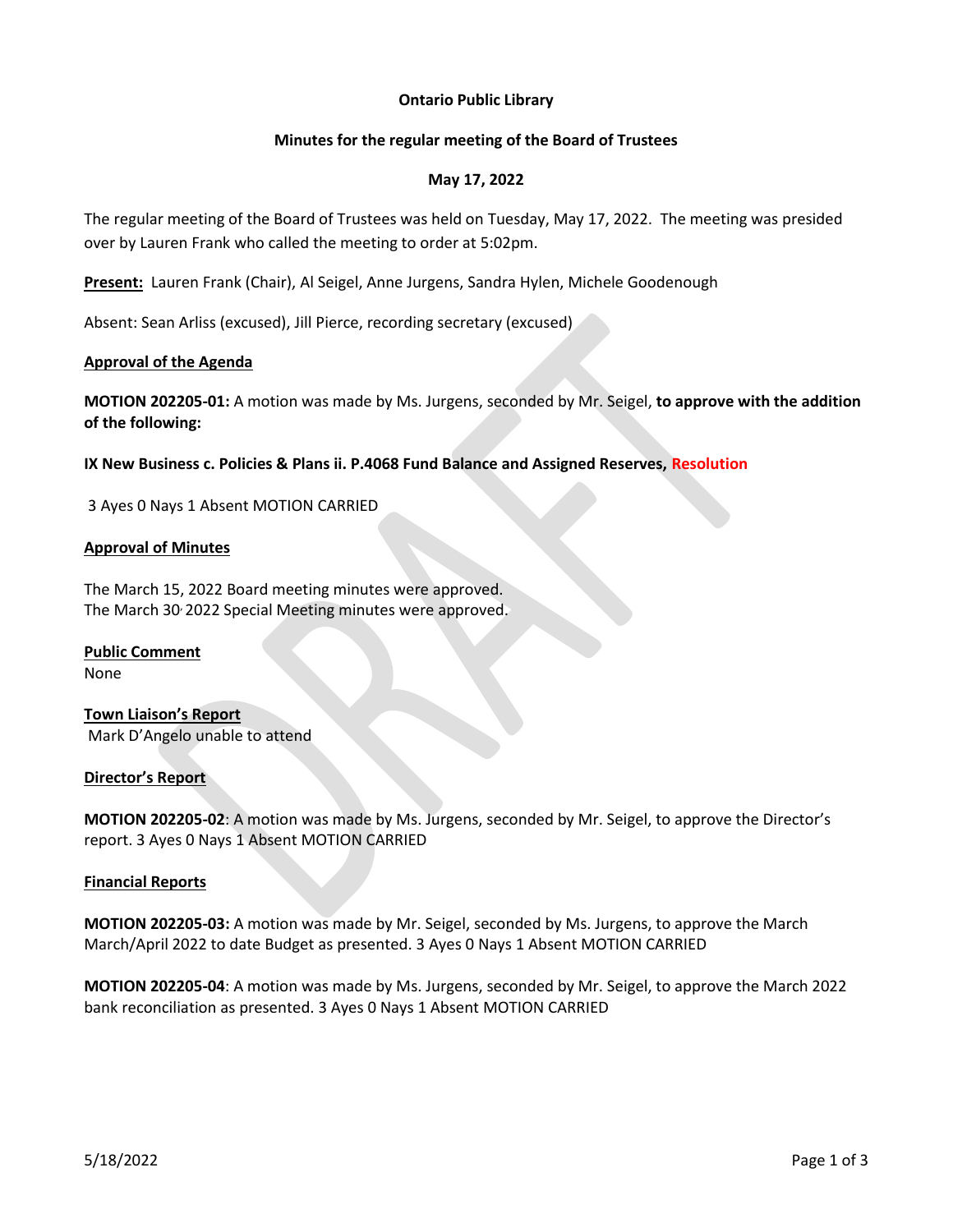## **Financial Reports (continued)**

**MOTION 202205-05:** A motion was made by Mr. Seigel, seconded by Ms. Jurgens, to approve the April 2022 bank reconciliation as presented. 3 Ayes 0 Nays 1 Absent MOTION CARRIED

**MOTION 202205-06**: A motion was made by Ms. Jurgens, seconded by Mr. Seigel, to approve the following warrants:

- 2022-03-2 \$8,417.21
- 2022-04 \$12,020.12
- 2022-04-2 \$1,426.22
- 2022-05 \$10,293.02

3 Ayes 0 Nays 1 Absent MOTION CARRIED

### **Unfinished Business**

Trustee education reviewed Collection and Challenges Role Play training discussed

#### **New Business**

Annual Report to the Community presented

**MOTION 202205-07**: A motion was made by Mr. Seigel, seconded by Ms. Jurgens, to adopt Annual Report to Community as presented. 3 Ayes 0 Nays 1 Absent MOTION CARRIED

WC Dept. of Health: Cooling Center presented

**MOTION 202205-08**: A motion was made by Mr. Seigel, seconded by Ms. Jurgens, to approve making Ontario Public Library a Cooling Center with the Wayne County Dept. of Health. 3 Ayes 0 Nays 1 Absent MOTION CARRIED

Policies & Plans: Rewritten 4020 Circulation Policy with Appendices presented

**MOTION 202205-09**: A motion was made by Ms. Jurgens, seconded by Mr. Seigel, to adopt rewritten Policy 4020 Circulation Policy with Appendices. 3 Ayes 0 Nays 1 Absent MOTION CARRIED

4030 Rescind Fines & Fees

**MOTION 202205-10**: A motion was made by Mr. Seigel, seconded by Ms. Jurgens, to rescind Policy 4030 Fines & Fees. 3 Ayes 0 Nays 1 Absent MOTION CARRIED

Fund Balance and Assigned Reserves, Resolution presented and read by Lauren Frank

**MOTION 202205-11**: A motion was made by Ms. Jurgens, seconded by Mr. Seigel, to adopt the Fund Balance and Assigned Reserves Resolution. 3 Ayes 0 Nays 1 Absent MOTION CARRIED